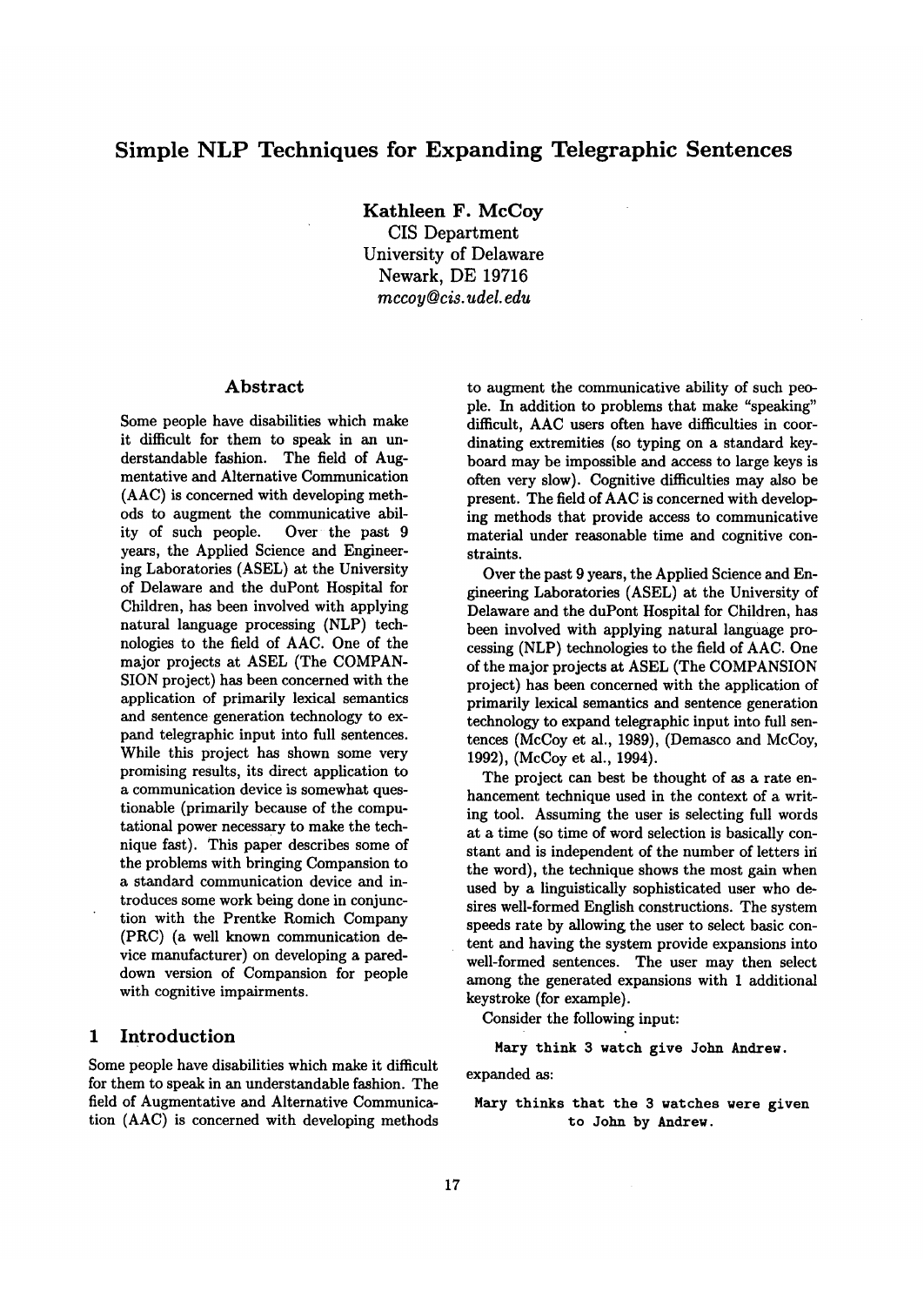Notice that assuming a root word can be selected in a single keystroke and endings added with additional keystrokes, the initial input would take 7 keystrokes, while the expanded version would have required 16.

The Compansion prototype contains three processing modules and requires a great deal of lexical knowledge:

- Word Order Parser encodes a loose grammar of telegraphic sentences and determines and attaches modifiers (e.g., 3 is an adjective which is modifying watch), determines part of speech information (e.g., think is a verb, watch is a noun), and passes sentence sized chunks to the next phase of processing (e.g., first 3 watch give John Andrew would be passed on to the next phase, and then Mary thinks with the result of the previous processing).
- Semantic Parser uses semantic information associated with words to create a semantic representation (Fillmore, 1968), (Fillmore, 1977), (Allen, 1995), (Palmer, 1984), (Hirst, 1987) for each sentence. E.g., verb frame information is associated with each verb. This information indicates which cases the verb is likely to have and the semantic type of words that are likely to fill those cases. Individual nouns have associated semantic types.
- Sentence Generator creates an actual English sentence from the semantic representation (E1 hadad, 1991). In this phase the system attempts to keep the word order that was originally input.

While the Compansion prototype is viewed as a promising and successful application of NLP to AAC, it raises some questions when viewed as a practical AAC system.

• Unlimited Vocabulary - Compansion relies on having a large amount of semantic information associated with each word for the processing within the semantic parser. We have been investigating gathering as much of this information as possible through online lexical resources (Zickus, 1995), (Zickus et al., 1995), but much of this information must still be hand encoded. This is particularly true of verbs which are the cornerstone of the semantic reasoning. While some information on noun semantic categorization can be gleaned from online lexical resources such as WordNet (Miller, 1990; Miller, 1995), it is well beyond the state of the art to glean the kind of verb semantics necessary from online resources.

- Sophisticated Grammatical Input Sophisticated writers are apt to want to use complicated grammatical constructions which may lie outside the processing ability supplied by the Compansion technique. In some instances the fault may be that the system has not yet been programmed to deal with certain constructions (e.g., certain kinds of verb compliments). Such deficiencies can be remedied. Much more serious is the possibility of some grammatical constructions not being understandable in telegraphic form even to a human reader. For example, relative clauses in telegraphic input may be impossible for a human to interpret correctly (at least, unless a great deal of world knowledge information is applied). Thus, there is a limit to the sophistication of grammatical constructions that are possible to disambiguate in telegraphic input.
- Sophisticated Grammatical Output The sentence generator used by Compansion relies on a grammar which necessarily encodes some limited set of grammatical constructions.

These problems, coupled with the relatively low processing power and space on devices used for AAC, led us to question whether or not NLP is possible in viable AAC devices. Notice that the rate enhancement power of Compansion is heightened when sophisticated linguistic constructions are used. On the other hand, it is exactly the situations where such constructions are most used that the other problem areas of the system are most prevalent.

The question is: Are there uses for techniques such as Compansion that avoid some of the above mentioned problems? Is it feasible and beneficial to provide some kind of "pared-down" version of Compansion on an AAC device?

In conjunction with the Prentke Romich Company (PRC) (a well known communication device manufacturer) we have been working on developing a pared-down version of Compansion for people with cognitive impairments (McCoy et al., 1997). In the next section we motivate the focus on this population. We indicate that not only might the technique prove very useful for this population, but by focusing on this population some of the problems with Compansion can be eliminated. We describe our processing (a simplification of the processing in Compansion) and note some challenges that still remain.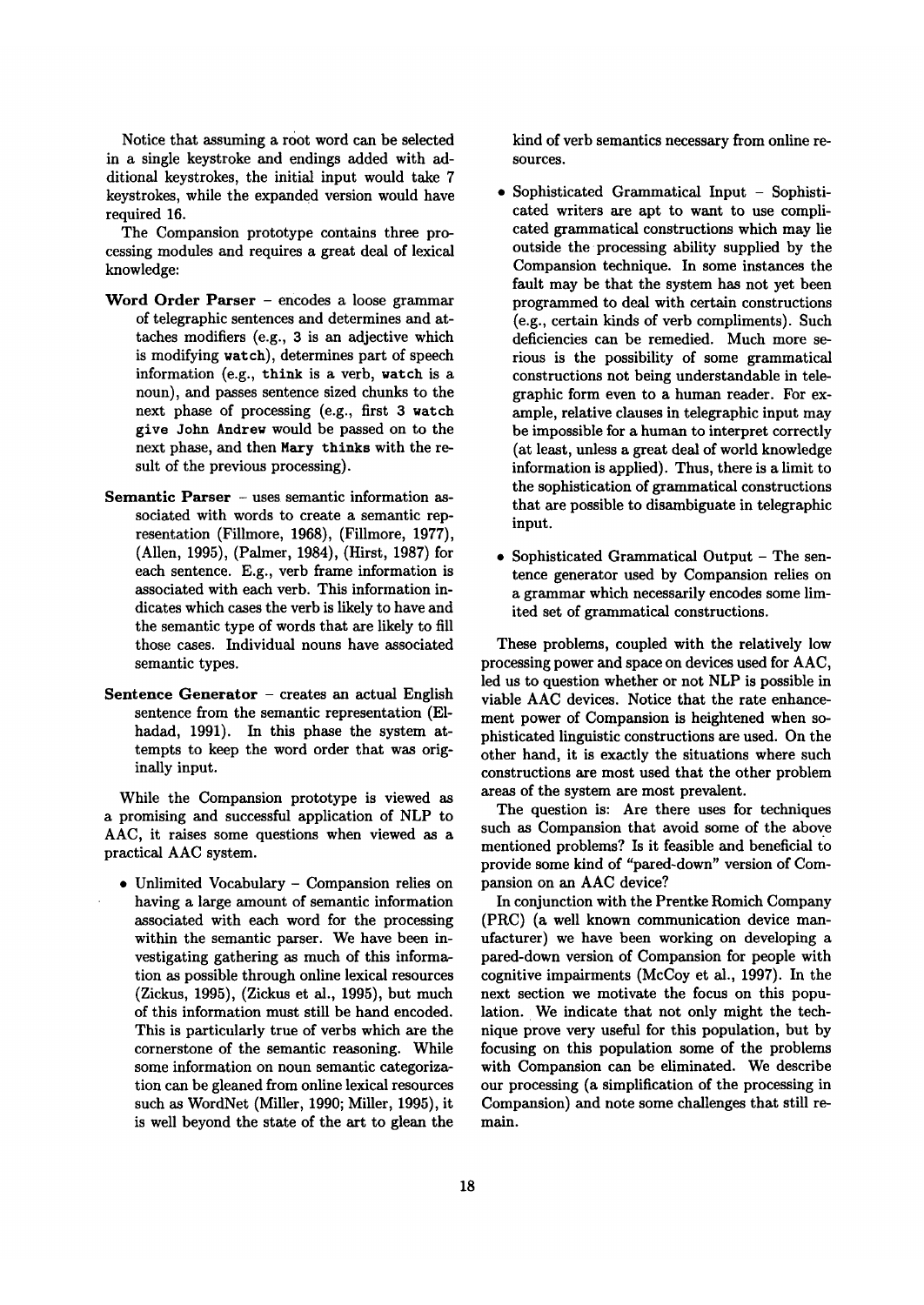## 2 The Need: Target **Population Description**

One population of AAC users that might greatly benefit from expanded telegraphic input are those who are young in age but who suffer from some cognitive impairments which affect their expressive language production. According to (Kumin, 1994) and (Roth and Casset-James, 1989), language production from a population that has such cognitive impairments includes: (1) short telegraphic utterances; (2) sentences consisting of concrete vocabulary (particularly nouns); (3) morphological and syntactical difficulties such as inappropriate use of verb tenses, plurals, and pronouns; (4) word additions, omissions, or substitutions; and (5) incorrect word order. While people exhibiting these kinds of production problems may be understandable, they will often be perceived negatively in both social and educational situations. Therapy is often geared toward developing strategies that overcome or compensate for these production problems. Children who use AAC and have these kinds of difficulties face additional problems over speaking children with the same impairments both because they have additional obstacles in accessing language elements (i.e., language elements must be accessed through a device) and because language and literacy acquisition are not well understood in children who use AAC. Because of this, it is not clear what kind of interventions will be effective with these children.

Our aim is to provide an AAC device which will be useful to this population both by allowing their output to be more standard, and as a potential language intervention (therapy) tool.

## 3 Challenges with This Population

Before any intelligent device can be developed for this population, the problem of lexical access must be solved. That is, we must find a method that enables the user to select the lexical items that they wish to communicate. The speech output communication aids that PRC designs for commercial use incorporate an encoding technique called semantic compaction, commercially known as Minspeak  $R$  (a contraction of the phrase "minimum effort speech") (Baker, 1982), (Baker, 1984). Minspeak $R$  is ultimately an abbreviation expansion system, but it is designed to eliminate much of the cognitive load associated with abbreviation expansion. In using abbreviation expansion, users are required to memorize a set of abbreviations that, if typed, will be expanded into full words. For example, the user might type  $``t''$  for  $``the''$  and  $``sch''$  for

' 'school ' '. Of course, there is a tremendous amount of cognitive load associated with memorizing abbreviations (and with developing memorable abbreviations for a large number of words). Suffice it to say that regular abbreviation expansion is not a viable option for the population being considered here.

Minspeak<sup>R</sup> deals with the cognitive load associated with standard abbreviation systems by forming abbreviations using multi-meaning icons rather than letters. Because the icons are rich in meaning and associations, a small number of icons (keys) can be used to represent a large vocabulary where each item can be selected using a memorable sequence of 2-3 icons. The success of the general Minspeak $R$  paradigm of vocabulary access led PRC to start designing tailored prestored vocabulary programs known as Minspeak Application Programs  $(MAPs<sup>TM</sup>)$  for specific populations of users. These programs are concerned with providing both an appropriate vocabulary and a set of icons appropriately placed on the keyboard so as to allow communication in an "automatic" fashion.

One of these  $MAPs^{TM}$ (the Communic-Ease  $MAP^{TM}$ ) was developed for users chronologically 10 or more years of age with a language age of 5- 6 years. This MAP provides access to a basic vocabulary and has proven to be an effective interface for users in our target population. It provides access to approximately 580 single words divided into 38 general categories. Most of these words are coded as 2-icon sequences. The first icon in the sequence (the category icon) establishes the word category. For example, the <SKULL> icon indicates a body part word, the <MASKS> icon indicates a feeling word, and the <APPLE> icon indicates a food word. The second icon denotes the specific word. For example, <MASK> followed by <SUN> produces the word "happy"; <APPLE> followed by <APPLE>. produces the word "eat". The learning and use of icon sequences is facilitated by the incorporation of "icon prediction". In icon prediction the user is "prompted" for valid icon sequences using lights on keys. For example, once the first icon is hit (e.g., <MASK>) lights will appear on icons that lead to a word (e.g., all icons that complete a valid feeling word will be lit).

In addition to the words which are accessed via the icon sequences, Communic-Ease<sup>TM</sup> contains some morphology and allows the addition of endings to regular tense verbs and regular noun plurals. However, note that to accomplish this, additional keystrokes are required. Also, it is possible to spell words that are not included in the core vocabulary.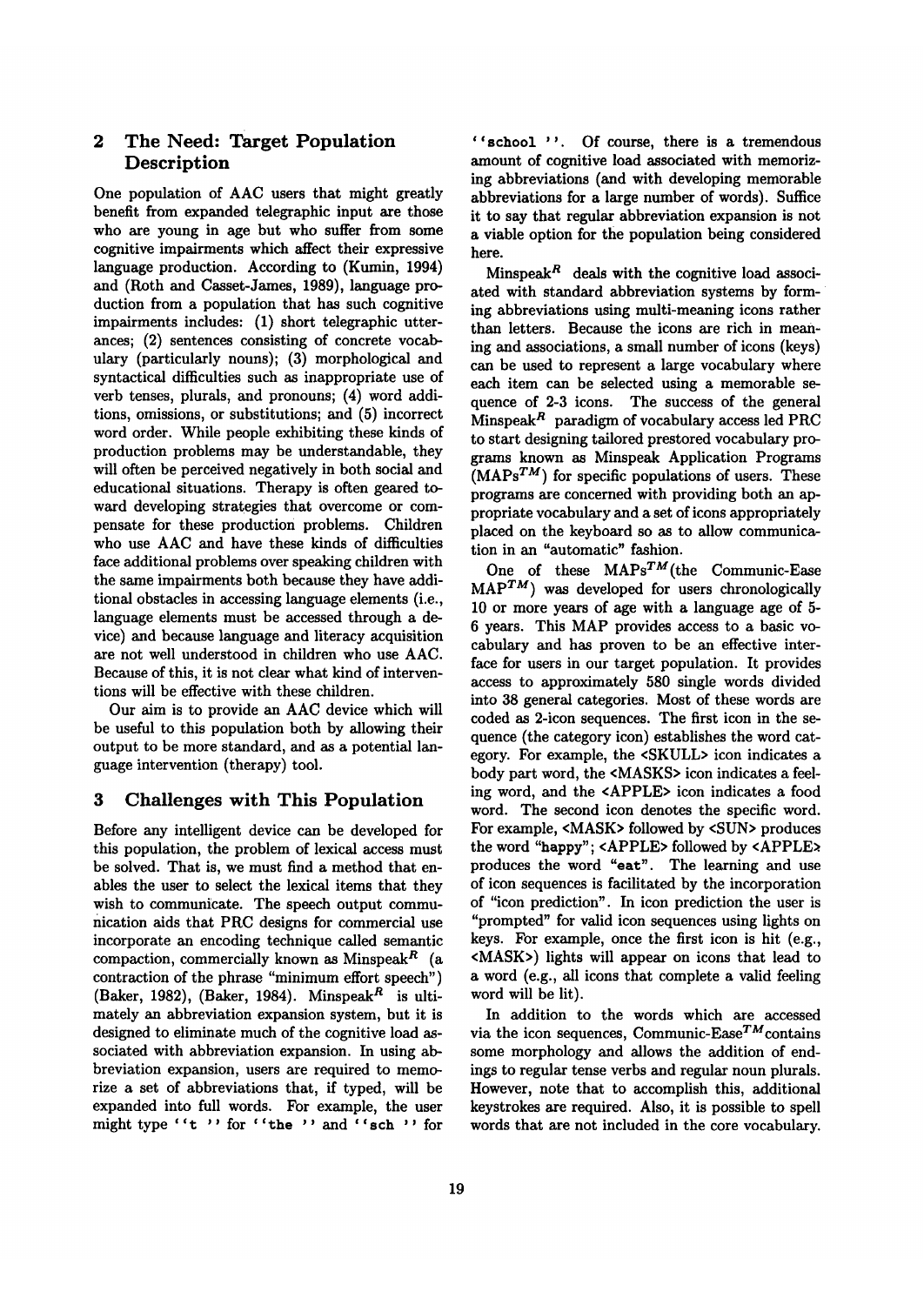In practice, however, users with either slow access methods or poor language ability tend to produce telegraphic messages consisting of sequences of core vocabulary items without embellishing morphology.

Our project builds a processing method on top of the Communic-Ease  $MAP^{TM}$  which will expand the telegraphic/mis-ordered input on the part of the user into well formed sentences. Notice that developing a system for this particular population will overcome some of the difficulties faced with the general Compansion system built as a writing tool for people with sophisticated linguistic ability. First, this population will rely on a *limited vocabulary.* As was noted above, the users of this particular vocabulary access system generally use only the vocabulary items programmed into the Communic-Ease  $\text{MAP}^{TM}$ . While the method allows them to spell any word, in actuality spelling is rather limited and the spelled vocabulary items may be easier to anticipate. Second, the output structures of the sentences will not require sophisticated syntactic constructions. This population requires *limited output structures* comprised primarily of fairly simple sentence structures. Finally, the system will not face the same sorts of input problems described in conjunction with the Compansion system. Again, this primarily follows from the language sophistication of the chosen population.

On the other hand, this population of users does bring with it other difficulties. For example, it is likely that users may produce *unusual sentence input.* While we do not expect to see the same sorts of complications with the input described above with respect to Compansion, it is likely that the input will display unusual characteristics. For example, with linguistically sophisticated users we expect the input word order to mirror the desired surface form. This assumption does not hold for users with cognitive impairments. Thus we must carefully study this population to determine exactly what kind of input to expect.

Other problems faced by this system have to do with the ability of the user to handle the decisions that are required of them. For instance, it may be the case that selecting from a set of expanded sentences may prove very difficult for this population who may become confused or may be unable to retain their desired sentence when given a list of sentences to choose from. Thus it becomes extremely important that the system present *appropriate* expansions and that these expansions be ordered using a heuristic that accurately predicts the most likely expansion.

Because of the cognitive impairments, it is also likely that the user will have a great deal of difficulty if the system acts in unexpected ways. Thus, the system must be extremely *robust* and capable of handling any input given to it.

Finally, the system's interface must be carefully designed so as to make it easy for users to learn and use. In addition, the system must be fast and runnable on relatively inexpensive and portable PC platforms so as to make it cost effective.

## **4 Simple Techniques**

In this project we have decided to collapse the three levels of processing found in Compansion into one level. The system is implemented in C++ for economy of memory and for speed and compatibility considerations.

The major processing in the system takes place in an augmented transition network type of grammar. The network itself encodes a grammar of the telegraphic input expected from this population. The tests in the grammar may be made on the basis of syntactic or semantic features stored in the lexicon on each word. Some of the actions in the grammar are responsible for manipulating a particular register which encodes the "generated string" or expansion associated with each state in the network. Thus these actions are responsible for adding determiners etc. Sets of registers axe also maintained for recording semantic aspects of the partial sentence (e.g., information such as what word is the agent). This information is primarily used to reconstruct an appropriate expansion if later input indicates inappropriate decisions were made in earlier states of the parse.

The augmented transition network formalism was chosen for this work mainly because it allowed parallel traversal of all possible parses and therefore the ability to predict next input words. This allowed us to extend the icon prediction mechanism described in the Communic-Ease  $\text{MAP}^{TM}$  to the word level. For instance, in a situation where the user has typed an adjective, only icons that begin valid next words (e.g., adjective, noun) will be highlighted thus facilitating learning. One can imagine this particular aspect of the system being expanded for therapy sessions. For example, it might be used to teach a user to use standard agent-verb-object sentences by highlighting only words that fit into that pattern.

## 5 Methodological Issues

Our system functionality has been determined by a collection of transcripts from Communic- $\text{Ease}^{TM}$ users. We have collected both raw keystroke data (so that we can establish the range of input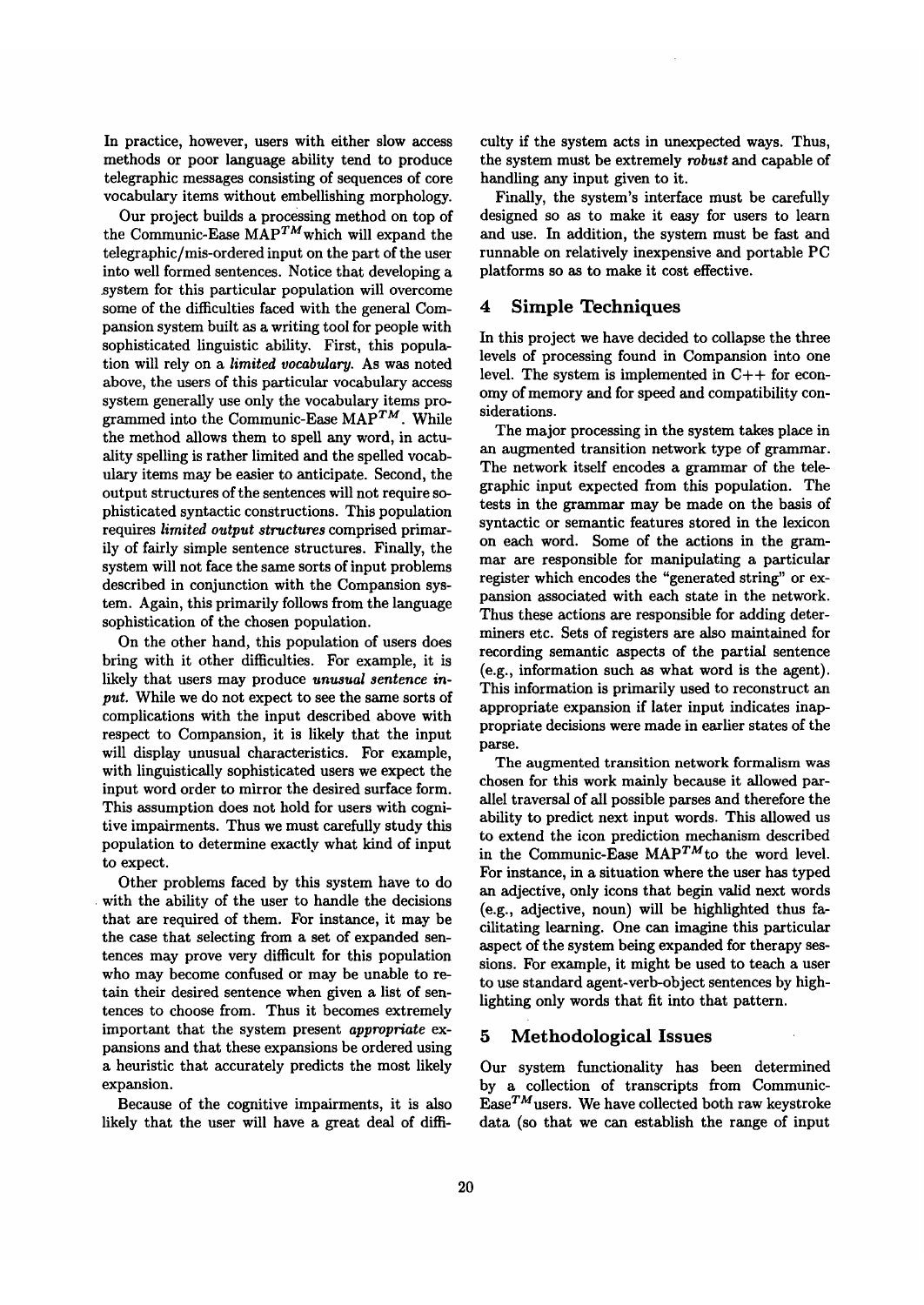we expect from the population) and keystroke data from videotaped sessions where interpretations of the keystroke data are provided by a communication partner. This data allows us to ensure the output from the system is in fact appropriate. In addition it has been used to validate expected sentence structures, validate the expectation that the core vocabulary will comprise most of the input, allow us to better anticipate the spelled vocabulary, and validate input expectations.

Our methodology in using the data has been to partition it into several sets. First, some portion of each of the two kinds of data has been set aside for testing purposes. Thus it is not seen for purposes of system development. Because the videotaped sessions contain both input and its expansion, these are being used primarily as a means for tuning the expansion rules used in the grammar and the appropriateness heuristics that order the expansions produced by the system. We will attempt for the system to mimic the partner on the videotaped sessions.

The raw keystroke data is being used in two ways. Most obviously it is being used to tune the grammar to the range of input. Secondly, some of the raw data is being associated with multiple interpretations deemed reasonable by one of the team members. These interpretations will be used to further tune the grammar expansions.

Several evaluations of the completed prototype system are planned and made possible by the setaside collected data. First, the robustness of the grammar can be tested by determining the number of completed input utterances found in the collected data that can be handled by the grammar. Second, the appropriateness of the grammar can be tested by determining how often the grammar's output matches the interpretation provided by the communication partner (in the video sessions containing interpretations by the partner) or by a human faced with the same sequence of words (for the raw data to which interpretations have been added).

In addition to the theoretical grammar testing described above, we also plan an informal evaluation of the usability of the system. We plan to iteratively refine the interface by doing usability studies of our prototype with current users of the Communic-Ease  $\mathrm{MAP}^T M$ . We anticipate beginning this testing during the summer and fall of 1997.

## **6 Conclusions**

We have motivated and described a system that is under development via a joint venture between the Applied Science and Engineering Laboratories of the University of Delaware and the duPont Hospital for

Children and the Prentke Romich Company. Important features of the effort include a multidisciplinary team with technical expertise in various areas including NLP and clinical expertise with the target population. This effort focuses on a particular user population which enables us to constrain the system processing sufficiently to make the NLP application feasible. Our effort involves designing the system around the specific needs and abilities of the particular population.

Characteristics of the language used by the particular population being studied has permitted us to apply some simple NLP techniques which are proving to be sufficiently robust for this task. We anticipate the addition of some statistical reasoning particularly as a heuristic for ordering possible expansions that the system deems appropriate.

The system is in its prototype stage and currently consists of a PRC Liberator (a standard piece of hardware which provides access to vocabulary items through the Communic-Ease<sup>TM</sup>MAP) attached to a Pentium-based desktop PC running the user interface with Windows NT and a software-based textto-speech synthesizer. When the final details of the user interface and the other software components are worked out, the completed prototype will be implemented on a tablet-based PC and will be field tested with current users of the Communic-Ease<sup>TM</sup>MAP.

#### **<sup>7</sup>**Acknowledgments

This work has been supported by a Small Business Research Program Phase I Grant from the Department of Health and Human Services Public Health Service, and a Rehabilitation Engineering Research Center Grant from the National Institute on Disability and Rehabilitation Research of the U.S. Department of Education (#H133E30010). Additional support has been provided by the Nemours Foundation.

The author would like to thank Arlene Badman, Patrick Demasco, David Hershberger, Clifford Kushler, and Christopher Pennington for their collaboration on the design and implementation of this project. In addition we thank John Gray for his discussions and implementation of many of the C++ aspects of the system, and Marjeta Cedilnik for her work on the grammar (and transformation rules).

#### **References**

Allen, James. 1995. *Natural Language Understanding, Second Edition.* Benjamin/Cummings, CA.